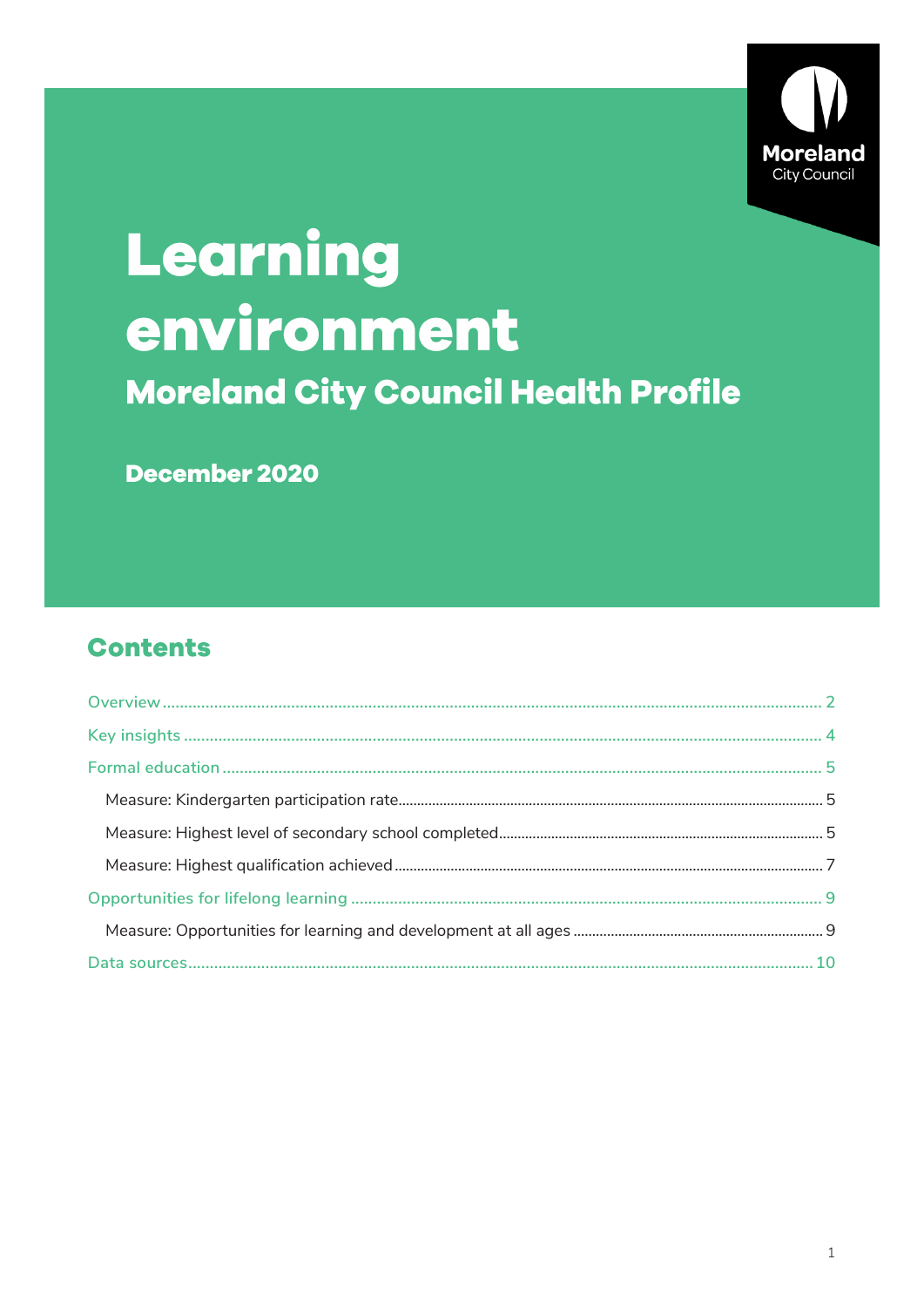### <span id="page-1-0"></span>**Overview**

Formal education and lifelong learning opportunities make up learning environments. Formal education is the structured and systematic approach that is used in schooling, while lifelong learning opportunities have no demographic limit and mean that people can always choose to develop and improve their capacity, knowledge, skills, attitudes and competencies.

Education and learning environments have an important role in health and wellbeing. Education is an indicator of health- those that have higher levels of education are more likely to have better health outcomes. Good education and learning environments provide people with the ability to enhance their capacity, improve future opportunities, promote healthier choices and can better other social determinants of health such as income and occupation.

Literacy levels are one example of how lifelong learning opportunities can impact health for the better. People with low literacy levels are more at risk of experiencing poor physical health, anxiety, depression and self-esteem. The reason poor health is more prevalent is due to not being able to study, work or participate in community activities as desired (Australian Institute of Health and Welfare, 2020). However, certain places, like libraries, can connect with those who have low literacy levels and enhance and continue to build on their skills to ensure they can live healthier and more satisfying lives (State Library Victoria, 2016).

Health and education have strong links, here are some of the ways they influence each other:

- Knowledge and behaviours: Education provides people with tools to make better decisions and lifestyle choices. Smoking rates are one example of people making healthier choices. For those who completed year 11 or less and those who completed a bachelor's degree, current smoke rates were 29.3% and 7.9% respectively (Tobacco in Australia, 2020). The differences in these rates could be attributed to education and how individuals understanding that the choices they make impact their health.
- Employment and income: Attaining higher education is linked to higher paying jobs. Having a higher income and a higher education level puts people in a higher socioeconomic status. Being in a higher socioeconomic group means better health outcomes are more likely because people can choose where they want to live (places with lower crime rates, pollution, etc.), afford a balanced diet and participate in paid sport and recreation which all impact health.
- Social and psychological factors: people who attain higher education are more likely to have confidence in their abilities and relationships with others. This helps to reduce stress levels and provides for better access to emotional and practical support (State Library Victoria, 2016)

Prioritising education, both formal and informal, means that people within the community can experience better health.

### Moreland context

The Kindergarten participation rate in Moreland was 84.4% in 2018, which is lower than the Victorian average of 91.1%. While this rate has fluctuated over the past three years it has remained below the State average. While nearly two thirds (64%) of people aged over 15 years in Moreland have completed year 12 or equivalent, the suburbs of Hadfield, Fawkner, and Glenroy are below the Greater Melbourne average (59%).

Over one third (37%) of Moreland residents have no qualification, consistent with the Greater Melbourne average (38.6%). However, there is a higher proportion of residents with a bachelor or higher degree (34%) than for Greater Melbourne (27.5%). For recent arrivals to Australia, who have settled in Moreland, 52% have a degree qualification, which is 10% higher than the average for those arriving across the wider Greater Melbourne area.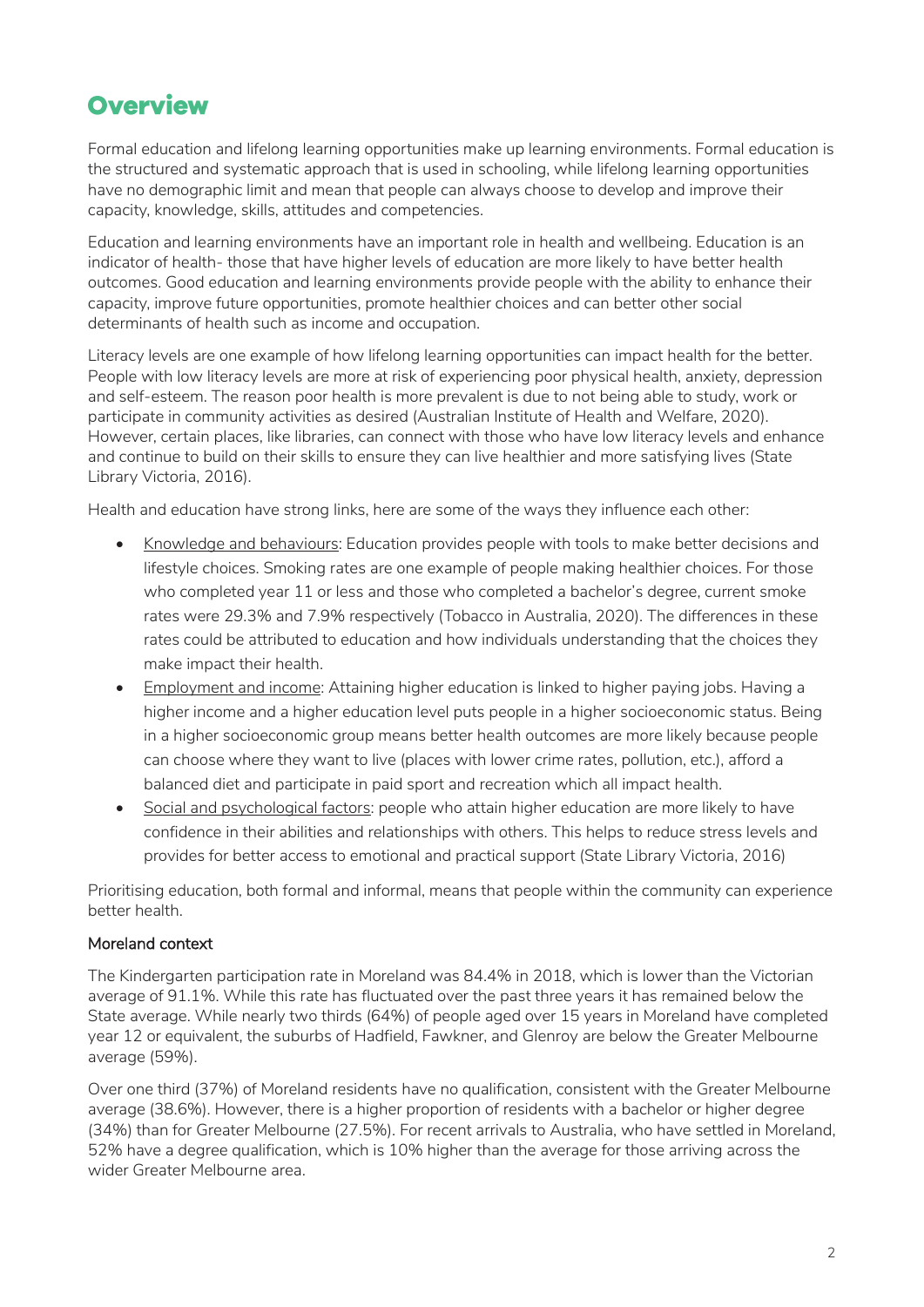In addition, the majority of Moreland residents (74%) agreed that there are opportunities for learning and development for all ages. Library programs and services generate a range of benefits for all of Moreland's community, with an emphasis on life-long learning. Formal education and lifelong learning has been challenged during the pandemic as a result of working and studying from home, access to internet connection and financial uncertainty.

In summary, key issues include:

- Lower kindergarten participation rate than Victoria.
- Low Year 12 completion rates in Hadfield, Fawkner, and Glenroy.
- Disruption to formal education and lifelong learning due to Covid-19.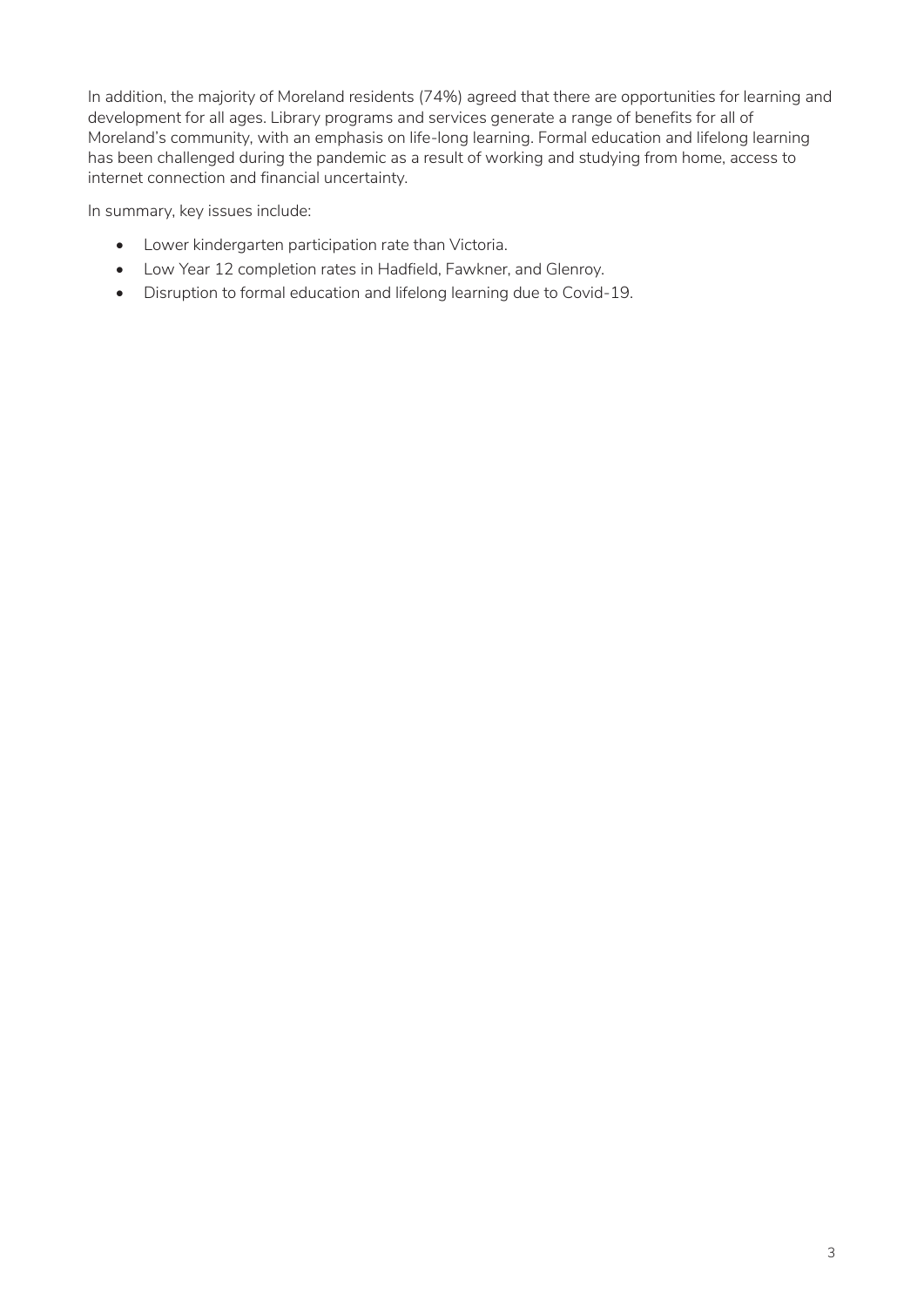## <span id="page-3-0"></span>**Key insights**

### Formal education

- In 2018, the Kindergarten participation rate in Moreland was 84.4%, which is lower than the Victorian average of 91.1%. The Kindergarten participation rate in Moreland has fluctuated over the past three years but has remained below the State average.
- Nearly two thirds (64%) of people in Moreland aged 15+ have completed year 12 or equivalent, which is higher than 59% in Greater Melbourne.
	- o Moreland suburbs with the lowest year 12 completion rates are Hadfield (46.7%), Fawkner (50.6%), and Glenroy (54.6%).
- Over one third (37%) of Moreland residents have no qualification, which is slightly lower than the Greater Melbourne average (38.6%). One third (34%) of Moreland residents have a bachelor or higher degree, which is higher than the Greater Melbourne average (27.5%).

### Opportunities for lifelong learning

• 74% of respondents to the Community Indicator Survey agreed that there are opportunities for learning and development for all ages in Moreland. This is an increase from 2016 when only 70% of respondents agreed.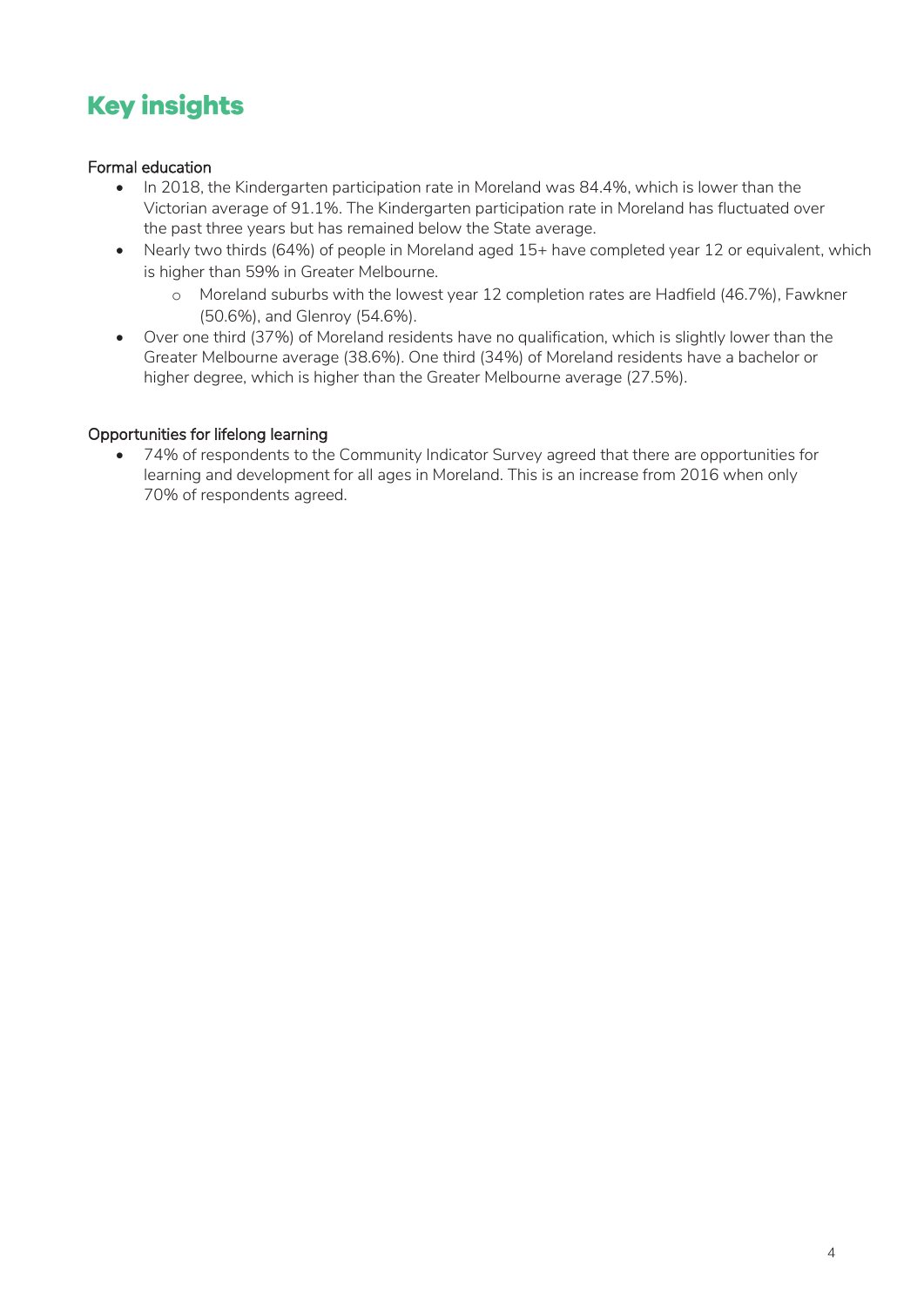### <span id="page-4-0"></span>**Formal education**

### <span id="page-4-1"></span>Measure: Kindergarten participation rate

In 2018, the Kindergarten participation rate in Moreland was 84.4%, which is lower than the Victorian average of 91.1%. The Kindergarten participation rate in Moreland has fluctuated over the past three years but has remained below the State percentage.

| Year | Kindergarten<br>participation rate |          |  |
|------|------------------------------------|----------|--|
|      | Moreland                           | Victoria |  |
| 2016 | 89.6%                              | 96.2%    |  |
| 2017 | 92.7%                              | 93.4%    |  |
| 2018 | 844%                               | 91.1%    |  |

Table. Kindergarten participation rate for Moreland and Victoria



Source: Victorian Child and Adolescent Monitoring System (VCAMS) 2018

### <span id="page-4-2"></span>Measure: Highest level of secondary school completed

Nearly two thirds (64%) of people aged over 15 years in Moreland have completed year 12 or equivalent, which is higher than 59% in Greater Melbourne. Moreland suburbs with the lowest year 12 completion rates are Hadfield (46.7%), Fawkner (50.6%), and Glenroy (54.6%).

Table. Highest level of secondary school completed in Moreland

| <b>Level of schooling</b> | <b>People in Moreland</b> | % Moreland | % Greater Melbourne |
|---------------------------|---------------------------|------------|---------------------|
| Did not go to school      | 2,534                     | 1.9%       | 1.3%                |
| Year 8 or below           | 10,471                    | 7.7%       | 5.3%                |
| Year 9 or equivalent      | 5,002                     | 3.7%       | 4.9%                |
| Year 10 or equivalent     | 10,922                    | 8.0%       | 11.4%               |
| Year 11 or equivalent     | 9,990                     | 7.3%       | 10.2%               |
| Year 12 or equivalent     | 86,791                    | 63.6%      | 59.4%               |
| Not stated                | 10,746                    | 7.9%       | 7.5%                |
| <b>Total</b>              | 136,456                   | 100%       | 100%                |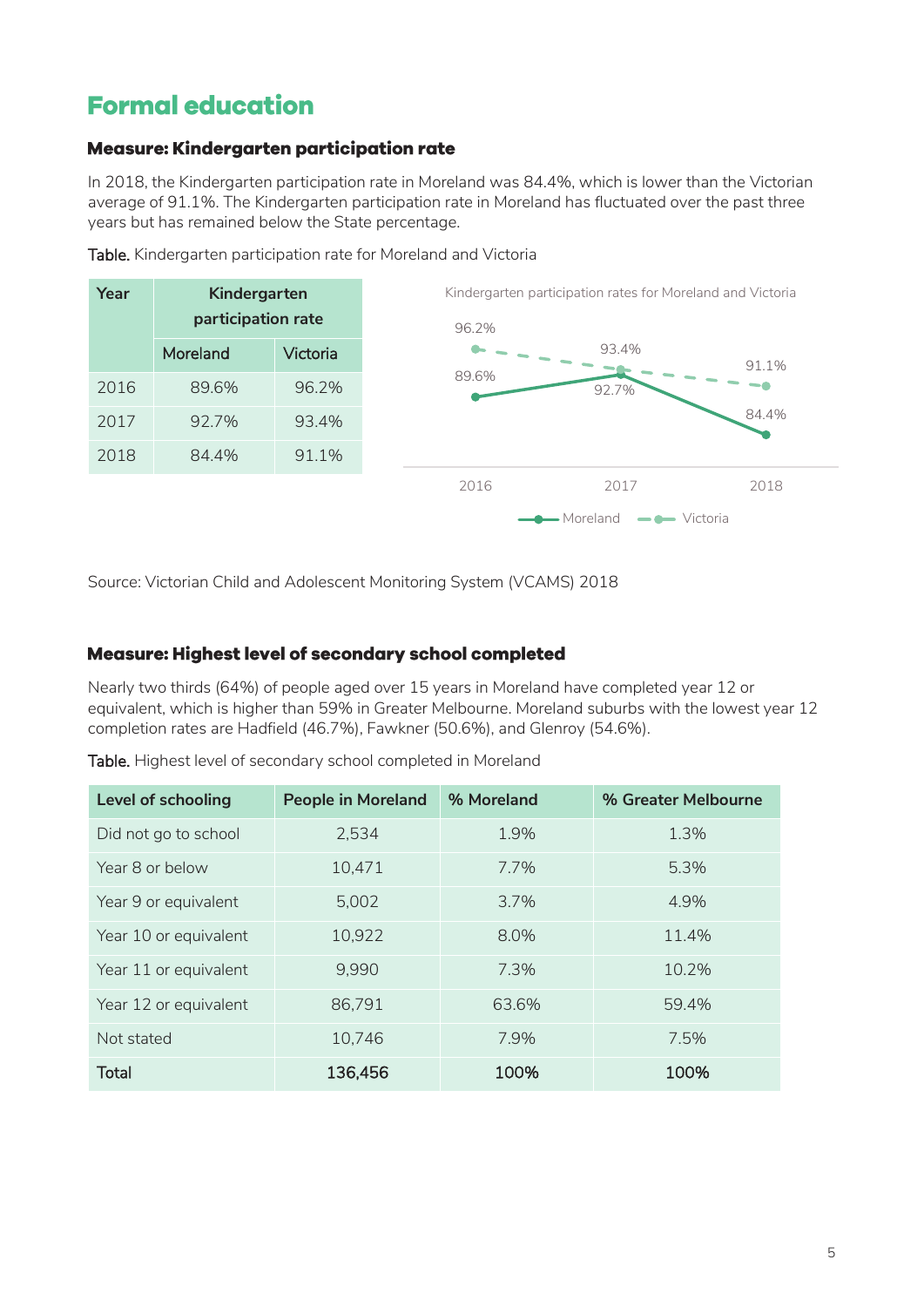

### Highest level of secondary school completed

Source: Australian Bureau of Statistics Population Census 2016

| <b>Suburb</b>         | <b>Number</b><br>completed | %<br>completed | Year 12 completion by suburb |     |
|-----------------------|----------------------------|----------------|------------------------------|-----|
| <b>Brunswick</b>      | 16,292                     | 74.9%          | <b>Brunswick Fast</b>        | 76% |
| <b>Brunswick East</b> | 8,365                      | 75.6%          | <b>Brunswick</b>             | 75% |
| <b>Brunswick West</b> | 8,606                      | 70.1%          | <b>Brunswick West</b>        | 70% |
| Coburg                | 14,355                     | 65.3%          | Coburg                       | 65% |
| Coburg North          | 3,728                      | 60.0%          | <b>Total Moreland</b>        | 64% |
| Fawkner               | 5,469                      | 50.6%          | Oak Park                     | 61% |
| Glenroy               | 9,823                      | 54.6%          | Pascoe Vale South            | 61% |
| Gowanbrae             | 1,374                      | 60.8%          | Gowanbrae                    | 61% |
| Hadfield              | 2,259                      | 46.7%          | Pascoe Vale                  | 60% |
| Oak Park              | 3,176                      | 61.2%          | Coburg North                 | 60% |
| Pascoe Vale           | 8,365                      | 60.1%          | Glenroy                      | 55% |
| Pascoe Vale South     | 4,992                      | 61.0%          | Fawkner                      | 51% |
| <b>Total Moreland</b> | 86,791                     | 63.6%          | Hadfield                     | 47% |

### Table. Year 12 completion by suburb

Source: Australian Bureau of Statistics Population Census 2016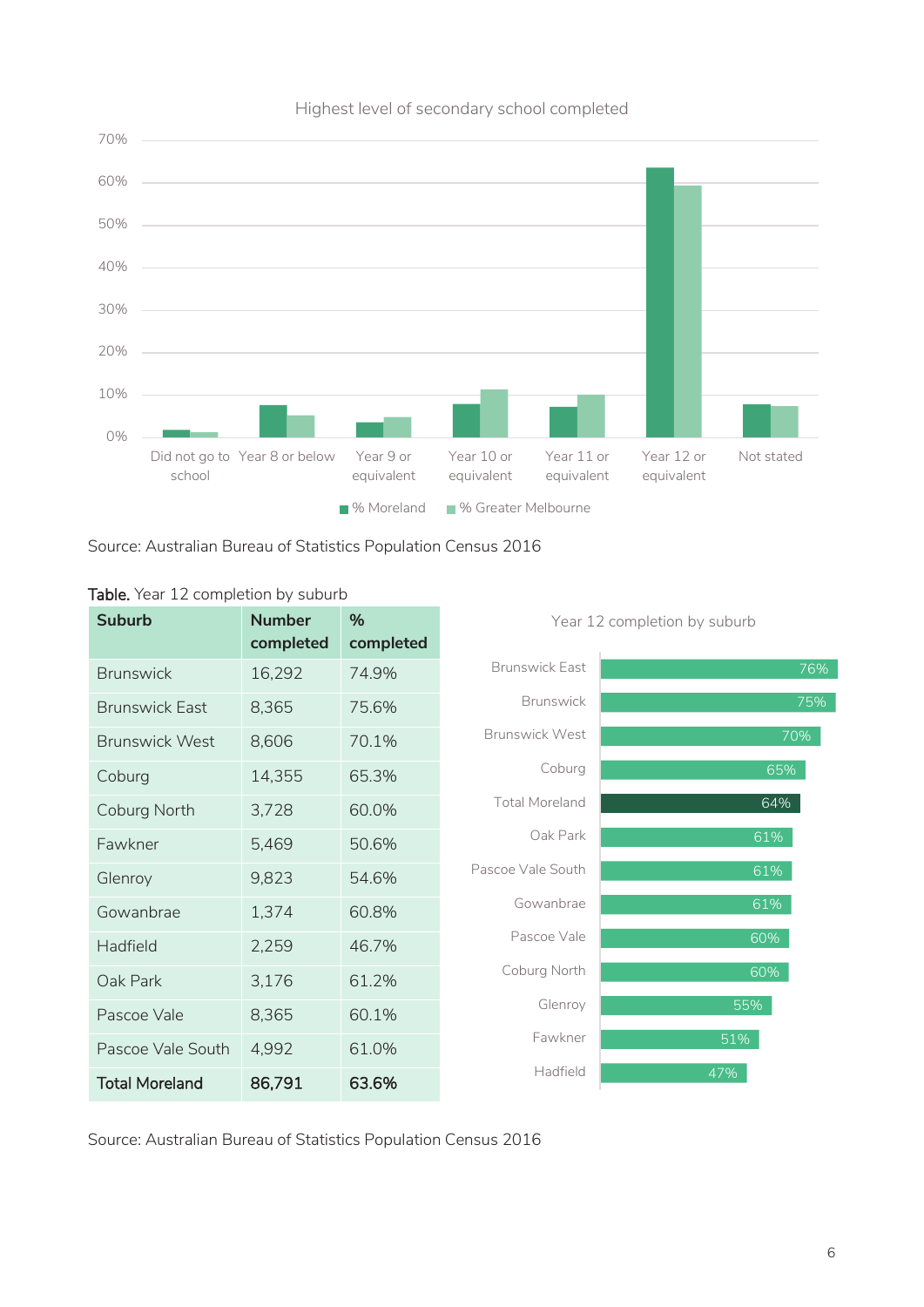### <span id="page-6-0"></span>**Measure: Highest qualification achieved**

Over one third (37%) of Moreland residents have no qualification, which is slightly lower than the Greater Melbourne average (38.6%). One third (34%) of Moreland residents have a bachelor or higher degree, which is higher than the Greater Melbourne average (27.5%).

| <b>Qualification level</b>  | <b>Moreland</b> |         | <b>Greater Melbourne</b> |
|-----------------------------|-----------------|---------|--------------------------|
|                             | <b>Number</b>   | %       | %                        |
| Bachelor or higher degree   | 45,882          | 33.6%   | 27.5%                    |
| Advanced diploma or diploma | 11,430          | 8.4%    | 9.5%                     |
| Vocational                  | 16,313          | 12%     | 15.3%                    |
| No qualification            | 50,340          | 36.7%   | 38.6%                    |
| Not Stated                  | 12,499          | $9.2\%$ | 9.2%                     |
| Total persons aged 15+      | 136,464         | 100%    | 100%                     |

Table. Highest qualification achieved by Moreland residents aged 15+



### Highest qualification achieved in Moreland and Victoria

Source: Australian Bureau of Statistics Population Census 2016



### PANDEMIC

Formal education has been challenged during the pandemic as a result of working and studying from home, access to internet connection and financial uncertainty. Service provider data has highlighted the additional needs of families and parents to support with home schooling during the pandemic.



### PRIORITY GROUPS

52.0% of recent arrivals to Australia, who have settled in Moreland, had a degree qualification, compared to 34.2% of total population. Levels of qualifications are high among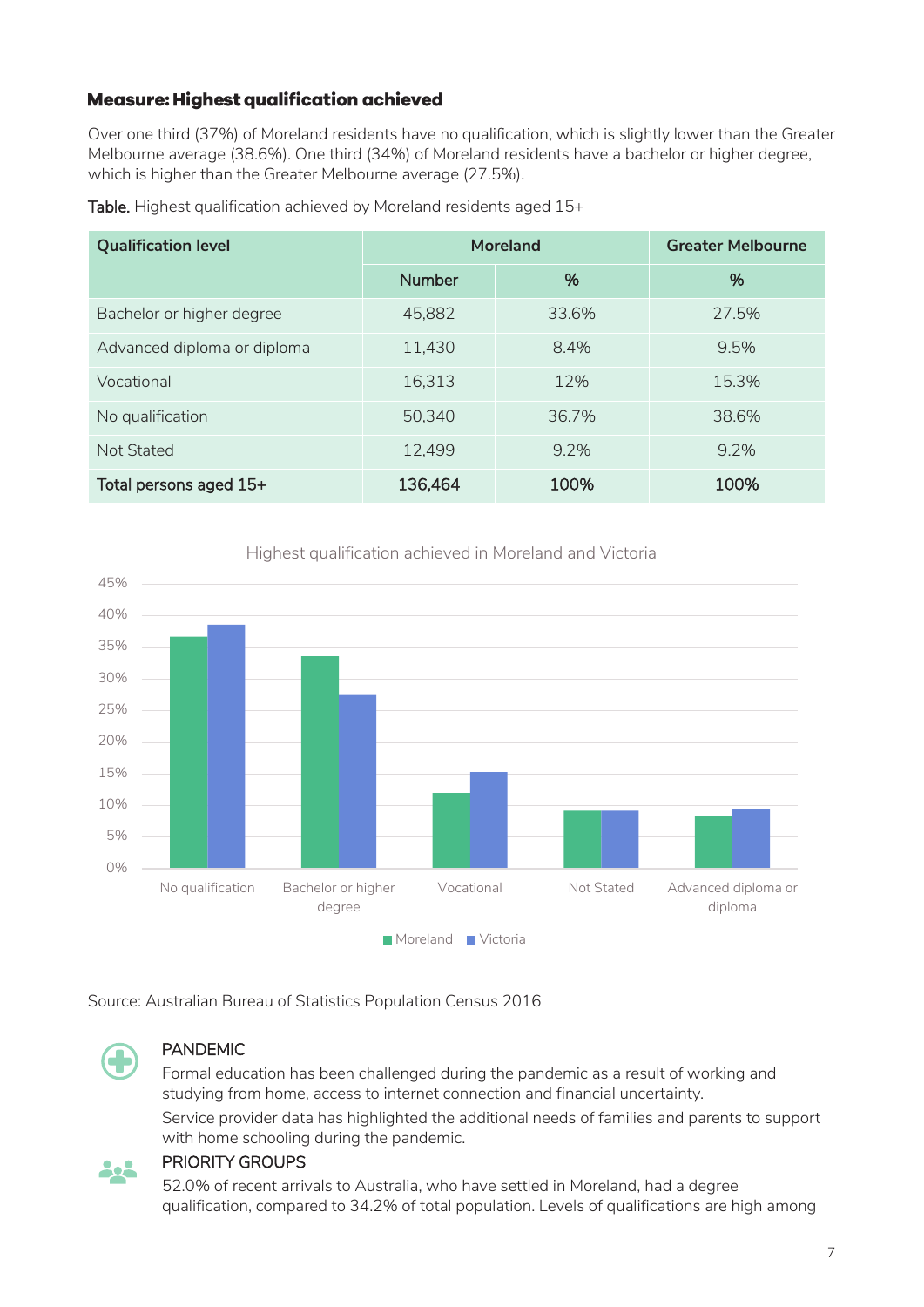arrivals everywhere, but in Moreland these levels are 10% higher than the average for those arriving across the wider Greater Melbourne area.

In addition to the high level of qualifications, many more recent arrivals are studying; this can be seen in the percentage of recent arrivals attending university. 22.6% were attending university in 2016, compared to 9.3% of Moreland's total population (id consulting, Social Cohesion Monitoring Report 2019).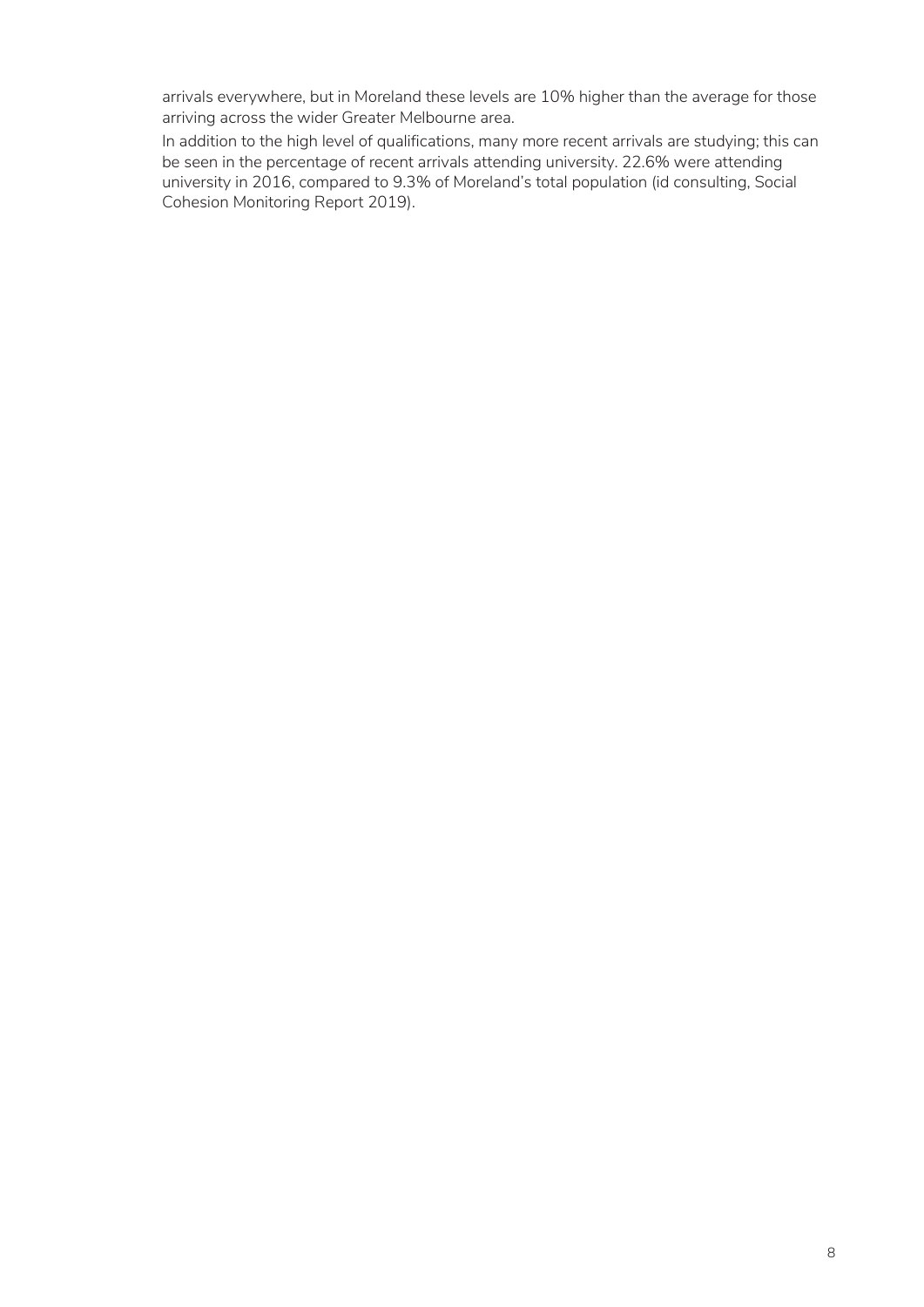### <span id="page-8-0"></span>**Opportunities for lifelong learning**

### <span id="page-8-1"></span>Measure: Opportunities for learning and development at all ages

74% of respondents to the Community Indicator Survey agreed that there are opportunities for learning and development for all ages in Moreland. This was an increase from 2016 when 70% of respondents felt there were opportunities for learning and development at all ages. Of those who did not agree with the statement, 21% disagreed and 6% were neutral.

Table. Level of agreement that there are opportunities for learning and development for all ages in Moreland by year

| Year | Level of agreement that there are opportunities for<br>learning and development at all ages in Moreland |
|------|---------------------------------------------------------------------------------------------------------|
| 2010 | 74%                                                                                                     |
| 2012 | 74%                                                                                                     |
| 2014 | 69%                                                                                                     |
| 2016 | 70%                                                                                                     |
| 2018 | 74%                                                                                                     |

There are opportunities for learning and development at all ages



Source: Moreland Community Indicator Survey 2018

### PANDEMIC

There has been an increase in unpaid work for many women during the pandemic, as well as reduced paid work hours or leaving paid work altogether to support family or neighbours (Women's Health in the North, 2020). This may impact career opportunities and continual professional development.



### PRIORITY GROUPS

Library programs and services generate a range of benefits for all of Moreland's community. The emphasis on life-long learning contributes to language and digital literacy, complementing other educational opportunities available to community members. Access to information technology, literacy-based programs and job search activities contributes to employment opportunities, while access to health information contributes to positive community health outcomes. Libraries create a sense of place within the local community and can contribute to overall social cohesion and wellbeing (State Library Victoria, 2018).